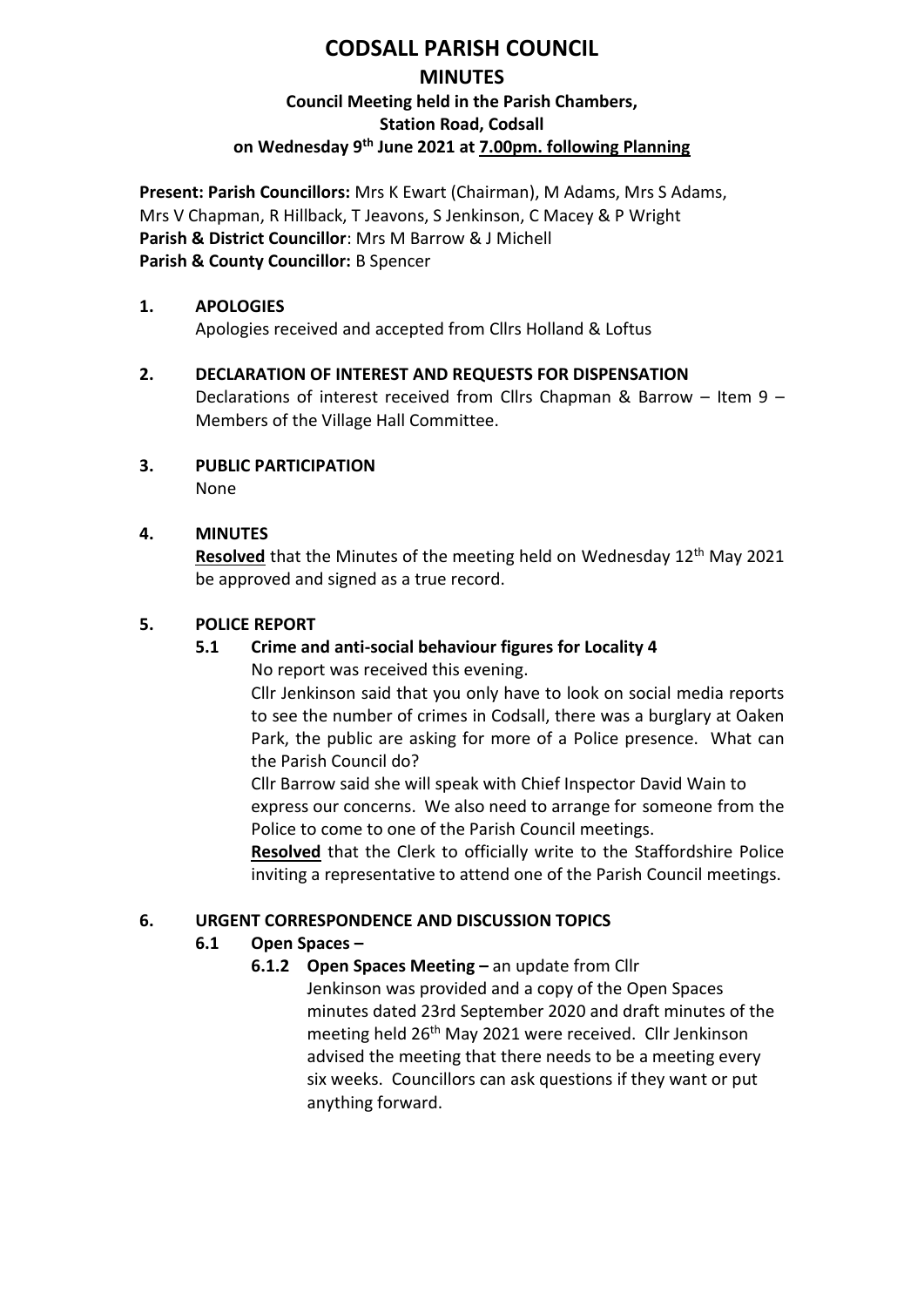#### **6.1.2 Wheel Field**

**i. a recommendation** from the Open Spaces Committee to replace the degenerated wheel structure and stepping posts with a Vinci Robinia Crawl net and stepping posts as per the circulated copy quotation 034962 at a cost of £4,700.00 including fitting, delivery and the disposal of waste, was considered.

 Cllr Spencer advised the meeting that Codsall has real issues with speeding traffic particularly at the village gateways. Speeding vehicles are what most residents contact him about as a County Councillor.

 Cllr Spencer said he understood the need for a new structure at the Wheel Field, but we have a duty to do what residents want such as additional illuminated signage. Would the Parish Council consider funding this?

 Cllr Michell said there are two separate things, roads are the responsibility of County Council. We have funding for a small Parish Council, we should do what we are responsible for and not prop up Staffordshire County Council.

 Cllr Macey said he had to agree with what Cllr Spencer said. Cllr Hillback said it is right what we are doing at the Wheel Field and from the information put forward at a fair price, if a vote was taken Cllr Hillback said he would vote in favour of safety.

 Cllr Ewart suggested nothing happens before the next meeting and if Councillor Spencer could bring forward to the next meeting suggested highway solutions and the costs.

 Cllr Spencer said solutions and costings would not be feasible to be undertaken by the next meeting of the Parish Council. However, what most people complain to him about is speeding and parking, these are not insignificant issues.

 Cllr Michell said the costs of tackling the highway issues would be high, to be effective we would need to build it into the precept for next year.

 Cllr Jenkinson proposed acceptance of the quotation, this was seconded by Cllr Barrow.

 A vote was taken in favour of acceptance of quotation 034962 at a cost of £4,700.00: 9 for; 1 against; 2 abstentions.

 **Resolved approval** of works detailed on quotation 034962 at a cost of £4,700.00.

**ii - a recommendation** from the Open Spaces Committee for the replacement of 3 heavy standard Beech trees at a cost of approximately £800.00 was considered.

 The Chairman Cllr Ewart proposed acceptance, this was seconded by Cllr M Adams.

 A vote was taken for replacement of Beech trees at a cost of £800.00: 10 for; 2 against.

 **Resolved** for the replacement of 3 heavy standard Beech trees at a cost of £800.00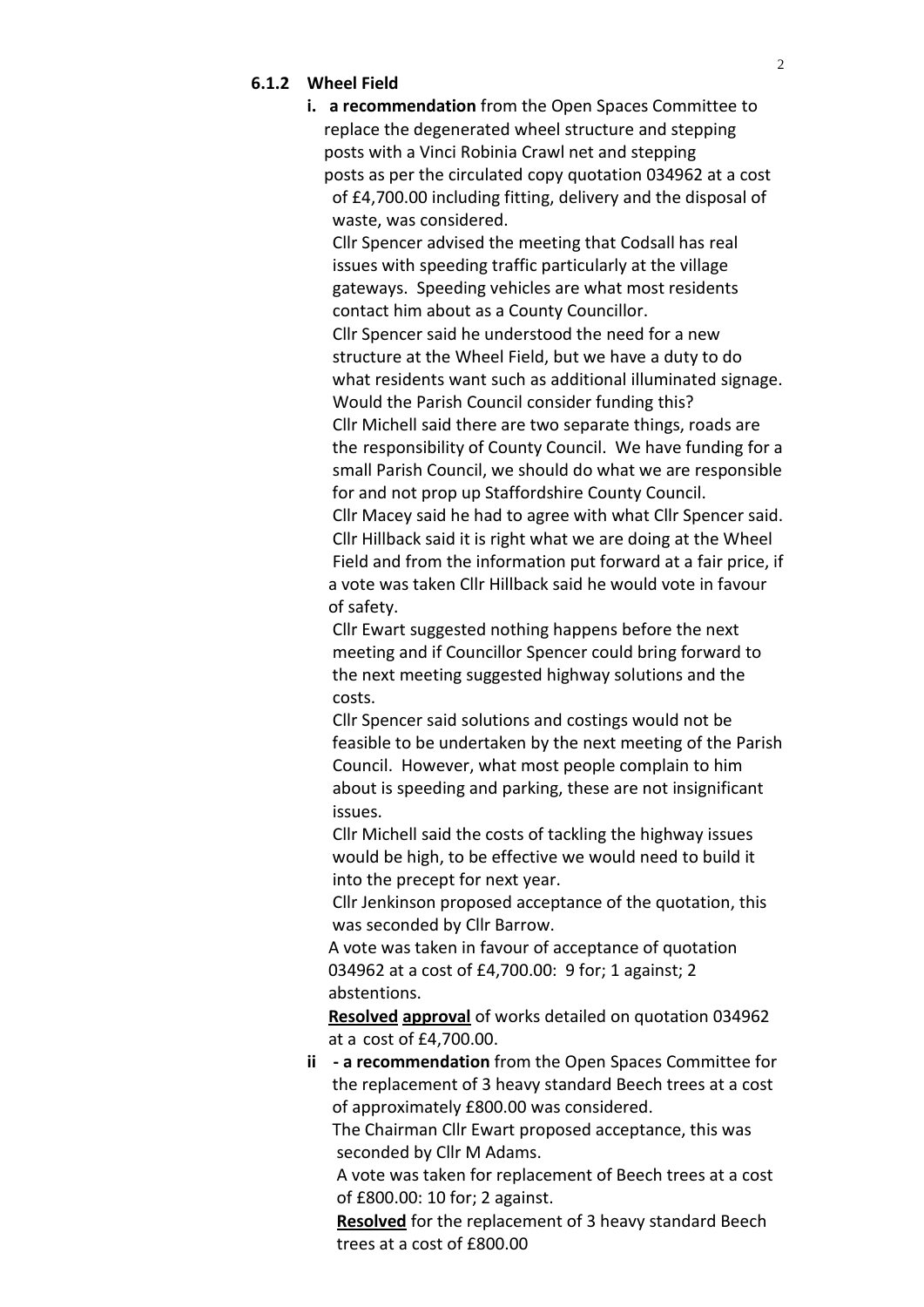**6.1.3 Watery Lane Leisure Gardens –** *[update to main meeting 12/5/21 – item 10.3.3] -* an update given by Cllr Ewart: Cllr Ewart advised the meeting that the office has sent out letters to all the plot holders who wanted to be considered for the new committee. Eight are allotment association members and two are non-members. All were requested to join, and a letter was sent to thank them for applying and the Parish

Council would be in touch after  $21<sup>st</sup>$  June. A mutual place to meet is to be arranged.

#### **6.1.4 Chapel Lane Field –** a resident's email

dated 17th April 2021 requesting consideration to the ban of ball games was received. Cllr Hillback said we should be encouraging children to play; Staffordshire County Council promote that it is important for children to play to help combat obesity. Chapel Lane Field is one of the Parish Council's play areas.

Cllr Michell said the hedge on the access drive to the field is encroaching and needs maintaining, this does not belong to the Parish Council.

Cllr Jenkinson said that the Open Spaces Committee would monitor the anti-social behaviour.

**6.1.5 Oaken Car Park** - planting scheme submitted by the architect of the car park with a suggested approximate cost of plants £2,587.00 was considered. Cllr Spencer said the Parish Council needs to consider the amount it will cost to plant the area, should we consider what people want, problems with speeding and conditions of the roads. The Clerk advised the meeting that consideration should be given to the planting of the plants, how will we achieve this? Also, the future cost of maintenance and weeding the area. Councillor Jenkinson suggested volunteers to plant. The Clerk advised the meeting that in the past there has not been a good track record on getting volunteers to help and it would be a travesty if the plants died as they could not be planted out.

> Cllr Spencer said until we have a clear idea of costs a decision should not be made tonight.

Cllr Barrow was agreement in the difficulty in relying on volunteers for help, she went on to say that the church was going to take on the maintenance of the Singing Lady Gardens, this has not happened. We also have to be mindful of what we plant at the station car park, and what requires high or low maintenance.

Cllr Jenkinson said now that the pathway has been done it looks dull and needs some planting.

Cllr Barrow said perhaps we could look at a few trees and bark, which would be easier to maintain.

**Resolved** to bring the agenda item back to the next meeting.

**6.2 Replacement Bench –** an email dated 20<sup>th</sup> May 2021 from Cllr Jenkinson requesting replacement of a damaged bench on Oaken Lane was considered. Cllr Jenkinson said a lot of people sit on this bench and proposed a replacement to be a Poppy and Soldier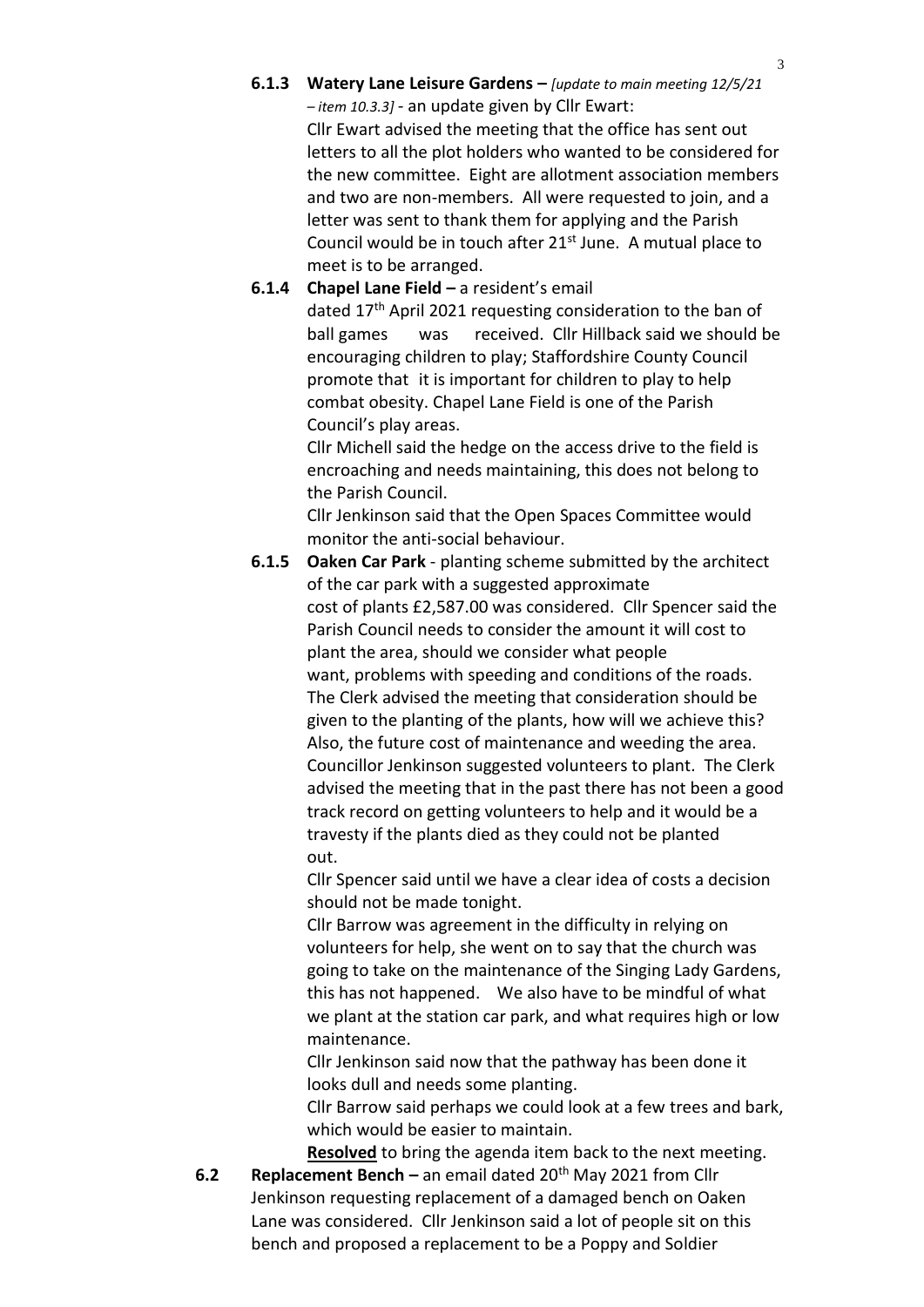Memorial bench. **Resolved** approval for the bench to be replaced with a memorial bench similar in design to the ones located in Bilbrook & Tettenhall.

**6.3 Staffordshire Parish Councils Association – New Courses –** an email dated 17th May 2021 providing details of up-and-coming courses for Councillors was received. Councillors wishing to attend to inform the Clerk.

#### **Matter of report.**

**6.4 Dam Mill – Road Accident –** a resident's email dated 25th May 2021 regarding an accident which took place on 24<sup>th</sup> May 2021 was received and considered.

Cllr Ewart said it is difficult to come up with any answer to this problem.

Cllr Spencer said there is a systematic significant problem in all our entrances into the village.

Cllrs Spencer and Adams said there is a six-point plan challenge that needs to be considered regarding road accident blackspots. Some of the statistics given at this location were two heart attacks; one driver not paying attention, and of the other two accidents, one was sent on a speed awareness course.

Cllr Spencer advised that Wolverhampton Borough Council has been written to, suggesting a joint approach venture; they have not responded as yet.

If we can substantiate speeding as the problem, then consideration would be given by Staffordshire County Highways to look into the junction but at present the road meets with Highway's regulations. Initiatives to help alleviate speed can also be problematic speed cameras, the flashing can be an issue if near people's homes; rumble strips can create noise when driven over. Cllr Spencer advised the meeting that he had responded to the residents email.

**6.5 Grant Request –** a grant request of £1,000.00 from Codsall Cricket Club was considered. Cllr Jenkinson said we want to support local community groups; the Cricket Club keeps the younger ones off the streets. Not sure of the exact figures but the group has over 70 youngsters, I feel that it is particularly important to support this group. Teams are up and running.

Cllr Barrow said they have two girls' teams.

Cllr Spencer said he runs a club himself; Sport England have given Covid Recovery Grants, have they applied?

If they have, why would they need more, perhaps they should talk to their governing body.

Cllr Jenkinson proposed a grant of £500, this was seconded by Cllr Barrow.

Cllr Hillback counter proposed we request more information from the cricket club to whether they have received any funds from the Sport England Covid Recovery Fund before a decision is made.

A vote was taken on Cllr Hillback's proposal: 6 for; 5 against; 1 abstention.

A vote was taken on Cllr Jenkinson's proposal: 6 for 4 against; 2 abstentions.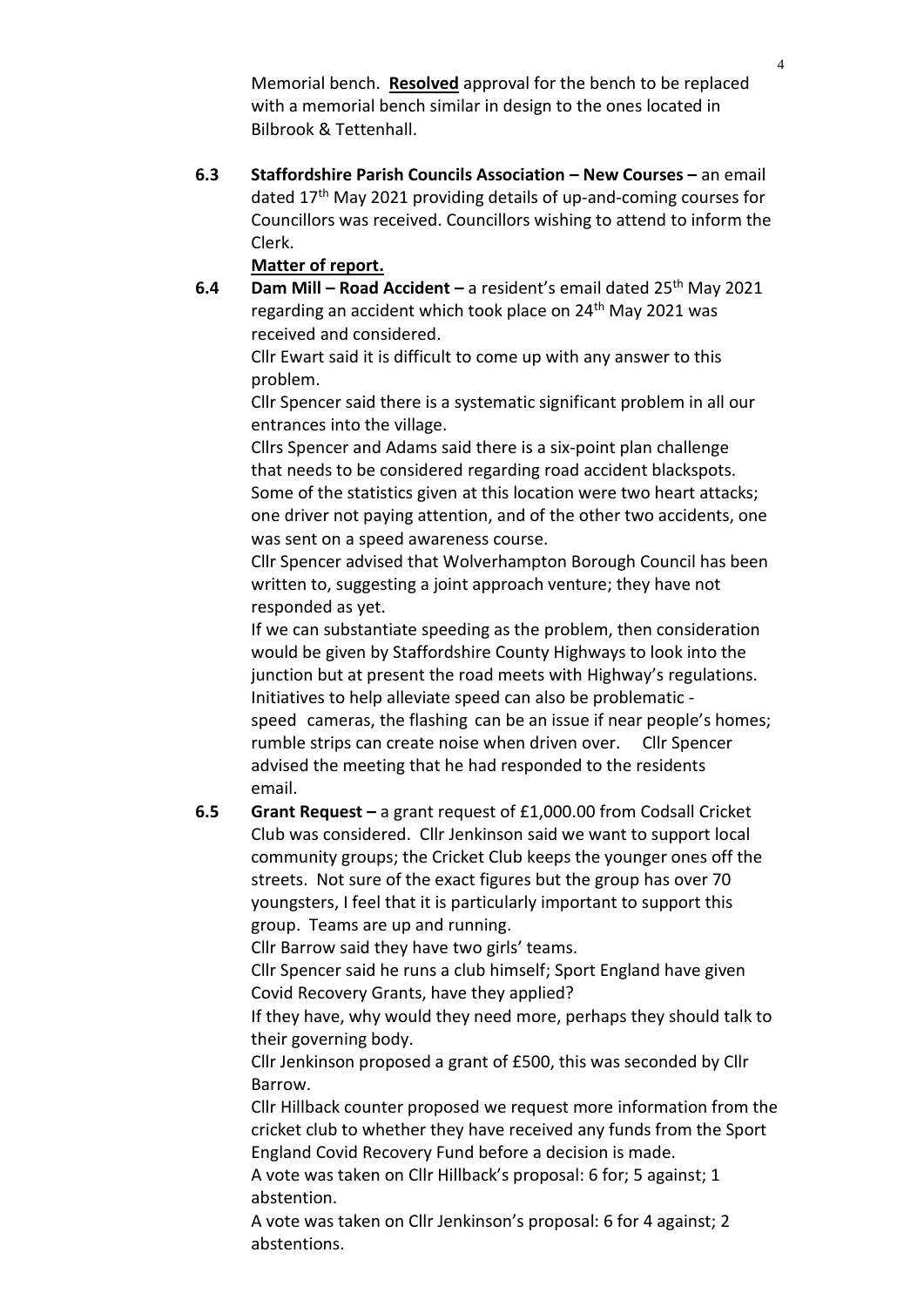Due to both proposals being even, the Chairman has the casting

vote.

Cllr Ewart voted to accept Cllr Jenkinson's proposal. **Resolved** approval of awarding a grant of £500 be given to Codsall Cricket Club.

*[Cllr Hillback left the meeting 8.30pm]*

#### **7. ACCOUNTS**

- **7.1 Resolved** that a report on Council Finances for year to 31<sup>st</sup> May 2021 be approved.
- **7.2 Resolved** that the schedule of payments to 10<sup>th</sup> June 2021 be approved.
- **7.3** Confirmation by the Chairman of the authorisation of the Clerks time sheet. **Matter of report.**

*[Cllr Hillback returned 8.31pm] [Cllr Wright left the meeting 8.31pm]*

#### **8. COUNTY COUNCILLOR'S REPORT**

A report from County Councillor Bob Spencer:

- Covid remains a significant challenge.
- Flooding issues we can track back on last year. This May has been the wettest on record. Flooding has reduced, gullies and drains were identified which were causing a problem.
- More potholes are being repaired.
- Speeding remains a concern.

Cllr Jenkinson confirmed that the pothole on Shop Lane had been repaired.

#### *[Cllr Wright returned 8.34pm]*

Cllr Macey advised that the roads in and out of Oaken village are in a particularly poor condition.

Councillor Spencer advised the meeting that if these were reported you can chase up reports and you can check up via the case number.

Cllr Sue Adams said some potholes on Birches Road are categorised 2 and 3 and get done as and when and will not do repairs for category for 1 or 2 and 3 can be marked for a long time.

Cllr Wright responded by saying categorising potholes is complete nonsense, the situation changes rapidly, even daily, particularly following downpours.

### **9. CODSALL VILLAGE HALL MANAGEMENT COMMITTEE (CVHMC)**

There were no presented minutes of C.V.H.M.C.

Cllr Barrow said bearing in mind Covid restrictions they are busy attempting to sort out Christmas events.

### **10. DISTRICT COUNCILLOR'S REPORT**

A report from District Councillors:

- Cllr Michell said Lloyds Pharmacy have pulled out of having a shop in the new Hub at District Council Offices which is a disappointment.
- It will be all open plan, very luxurious
- Hot desking will cut numbers by 40% as staff can work from home, the plan has been adjusted to accommodate for rental space